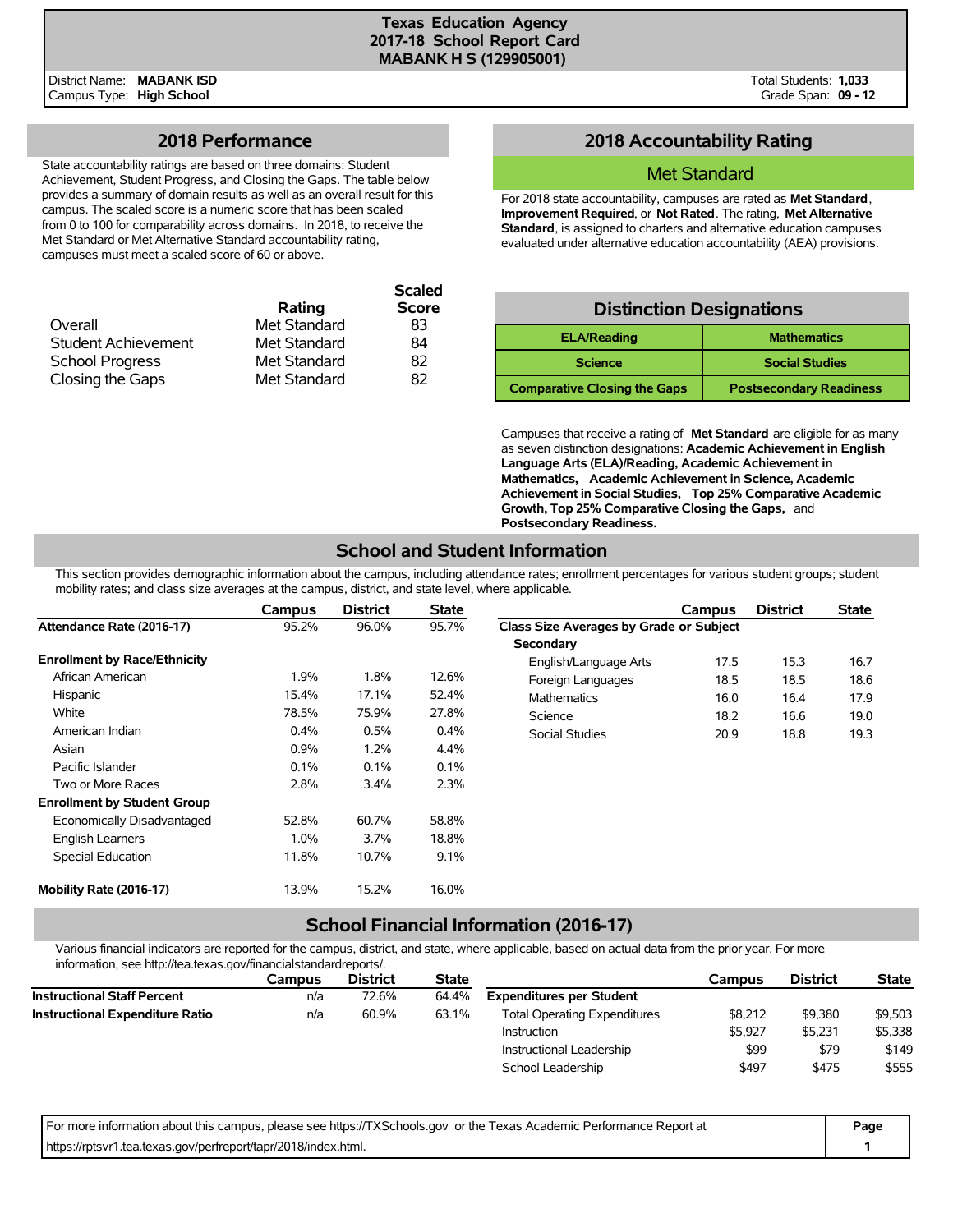|                                                                                |      |              |                 |     |                          |        |       |          |        |                | Two or |        |
|--------------------------------------------------------------------------------|------|--------------|-----------------|-----|--------------------------|--------|-------|----------|--------|----------------|--------|--------|
|                                                                                |      |              |                 |     | African                  |        |       | American |        | <b>Pacific</b> | More   | Econ   |
|                                                                                |      | <b>State</b> | <b>District</b> |     | Campus American Hispanic |        | White | Indian   | Asian  | Islander       | Races  | Disadv |
| STAAR Performance Rates at Approaches Grade Level or Above (All Grades Tested) |      |              |                 |     |                          |        |       |          |        |                |        |        |
| All Subjects                                                                   | 2018 | 77%          | 85%             | 84% | $\ast$                   | 86%    | 85%   | *        | 100%   | $\ast$         | 76%    | 81%    |
|                                                                                | 2017 | 75%          | 83%             | 80% | $\ast$                   | 81%    | 79%   | $\ast$   | 100%   | $\ast$         | 87%    | 77%    |
| Reading                                                                        | 2018 | 74%          | 81%             | 74% | $\ast$                   | 77%    | 74%   | $\ast$   | $\ast$ |                | $\ast$ | 68%    |
|                                                                                | 2017 | 72%          | 80%             | 70% | *                        | 67%    | 70%   | *        | $\ast$ | $\ast$         | $\ast$ | 65%    |
| Mathematics                                                                    | 2018 | 81%          | 93%             | 91% | $\ast$                   | 89%    | 92%   |          | $\ast$ |                | $\ast$ | 89%    |
|                                                                                | 2017 | 79%          | 89%             | 85% | $\ast$                   | 92%    | 82%   | $\ast$   | $\ast$ | $\overline{a}$ | $\ast$ | 84%    |
| Science                                                                        | 2018 | 80%          | 91%             | 94% | $\ast$                   | 98%    | 94%   | $\ast$   | $\ast$ | $\overline{a}$ | $\ast$ | 93%    |
|                                                                                | 2017 | 79%          | 90%             | 93% | $\ast$                   | 96%    | 92%   | $\ast$   | $\ast$ | $\overline{a}$ | $\ast$ | 91%    |
| <b>Social Studies</b>                                                          | 2018 | 78%          | 81%             | 95% |                          | 98%    | 95%   |          | $\ast$ | $\ast$         | $\ast$ | 92%    |
|                                                                                | 2017 | 77%          | 78%             | 89% | $\ast$                   | $\ast$ | 88%   | $\ast$   | $\ast$ | $\overline{a}$ | $\ast$ | 84%    |
| STAAR Performance Rates at Meets Grade Level or Above (All Grades Tested)      |      |              |                 |     |                          |        |       |          |        |                |        |        |
| All Subjects                                                                   | 2018 | 48%          | 56%             | 58% | $\ast$                   | 57%    | 59%   | $\ast$   | 100%   | $\ast$         | 55%    | 51%    |
|                                                                                | 2017 | 45%          | 52%             | 49% | $\ast$                   | 47%    | 49%   | $\ast$   | 91%    | $\ast$         | 60%    | 44%    |
| Reading                                                                        | 2018 | 46%          | 51%             | 50% | *                        | 46%    | 51%   | $\ast$   | $\ast$ | $\sim$         | $\ast$ | 42%    |
|                                                                                | 2017 | 44%          | 51%             | 49% |                          | 46%    | 49%   |          | $\ast$ | $\ast$         | $\ast$ | 46%    |
| Mathematics                                                                    | 2018 | 50%          | 65%             | 58% | $\ast$                   | 62%    | 58%   | $\ast$   | $\ast$ | $\overline{a}$ | $\ast$ | 52%    |
|                                                                                | 2017 | 46%          | 56%             | 34% | $\ast$                   | 44%    | 31%   |          | $\ast$ | $\overline{a}$ | $\ast$ | 31%    |
| Science                                                                        | 2018 | 51%          | 61%             | 68% | $\ast$                   | 65%    | 69%   |          | $\ast$ | $\overline{a}$ | $\ast$ | 61%    |
|                                                                                | 2017 | 49%          | 60%             | 59% |                          | 55%    | 59%   |          | ×      | $\overline{a}$ | $\ast$ | 52%    |
| <b>Social Studies</b>                                                          | 2018 | 53%          | 47%             | 68% | $\ast$                   | 74%    | 67%   |          | $\ast$ | $\ast$         | $\ast$ | 61%    |
|                                                                                | 2017 | 49%          | 41%             | 51% | $\ast$                   | $\ast$ | 53%   | $\ast$   | $\ast$ |                | $\ast$ | 41%    |
| STAAR Performance Rates at Masters Grade Level (All Grades Tested)             |      |              |                 |     |                          |        |       |          |        |                |        |        |
| All Subjects                                                                   | 2018 | 22%          | 24%             | 18% | $\ast$                   | 18%    | 18%   | $\ast$   | 60%    | *              | 12%    | 15%    |
|                                                                                | 2017 | 20%          | 21%             | 11% | $\ast$                   | 11%    | 11%   | $\ast$   | 45%    | $\ast$         | 18%    | 8%     |
| Reading                                                                        | 2018 | 19%          | 20%             | 7%  |                          | 5%     | 7%    |          | $\ast$ | $\overline{a}$ | $\ast$ | 5%     |
|                                                                                | 2017 | 19%          | 19%             | 6%  | $\ast$                   | 7%     | 5%    |          | $\ast$ | $\ast$         | $\ast$ | 4%     |
| Mathematics                                                                    | 2018 | 24%          | 31%             | 28% | $\ast$                   | 32%    | 27%   |          | $\ast$ |                | $\ast$ | 26%    |
|                                                                                | 2017 | 22%          | 27%             | 10% | $\ast$                   | 15%    | 8%    |          | $\ast$ | $\overline{a}$ | $\ast$ | 9%     |
| Science                                                                        | 2018 | 23%          | 27%             | 25% |                          | 25%    | 25%   |          | $\ast$ | $\overline{a}$ | $\ast$ | 22%    |
|                                                                                | 2017 | 19%          | 25%             | 17% | $\ast$                   | 18%    | 16%   | $\ast$   |        |                | $\ast$ | 12%    |
| Social Studies                                                                 | 2018 | 31%          | 23%             | 34% | $\ast$                   | 38%    | 32%   |          | $\ast$ | $\ast$         | $\ast$ | 28%    |
|                                                                                | 2017 | 27%          | 17%             | 21% | $\ast$                   | $\ast$ | 22%   | $\ast$   | $\ast$ | $\overline{a}$ | $\ast$ | 12%    |
| Academic Growth Score (All Grades Tested)                                      |      |              |                 |     |                          |        |       |          |        |                |        |        |
| All Subjects                                                                   | 2018 | 69           | 71              | 62  | *                        | 69     | 61    |          |        |                | 68     | 60     |
| Reading                                                                        | 2018 | 69           | 66              | 55  |                          | 69     | 52    |          |        |                | 75     | 54     |
| Mathematics                                                                    | 2018 | 70           | 76              | 72  | $\ast$                   | 70     | 74    |          |        |                | $\ast$ | 68     |

For more information about this campus, please see https://TXSchools.gov or the Texas Academic Performance Report at **Page**

https://rptsvr1.tea.texas.gov/perfreport/tapr/2018/index.html. **2**

'?' Indicates that the data for this item were statistically improbable, or were reported outside a reasonable range. '' Indicates zero observations reported for this group.

'\*' Indicates results are masked due to small numbers to protect student confidentiality. 'n/a' Indicates data reporting is not applicable for this group.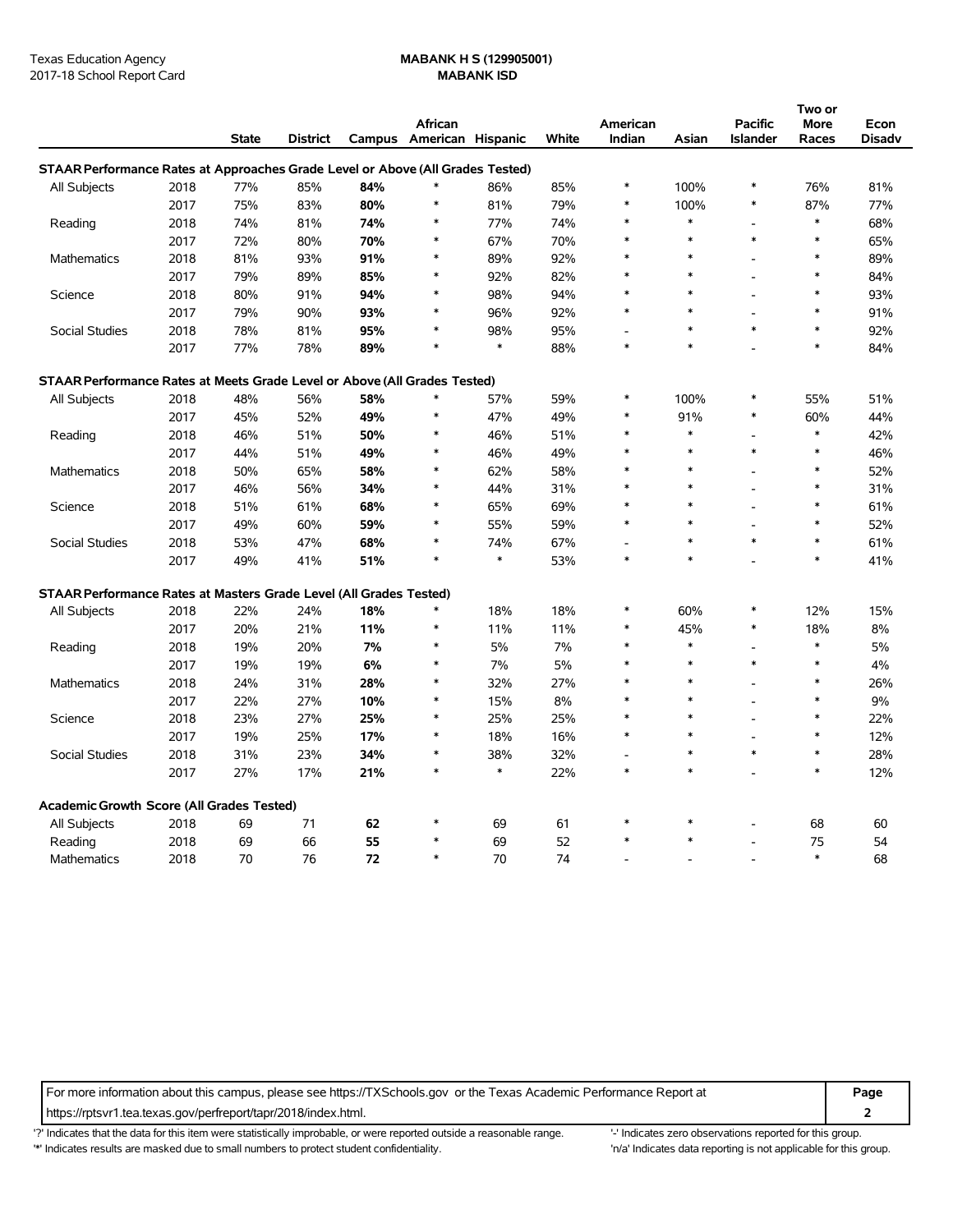|                                                             | <b>State</b> | District |       | African<br>Campus American Hispanic |                | White  | American<br>Indian | Asian  | Pacific<br><b>Islander</b> | Two or<br>More<br>Races | Econ<br>Disadv |
|-------------------------------------------------------------|--------------|----------|-------|-------------------------------------|----------------|--------|--------------------|--------|----------------------------|-------------------------|----------------|
| Annual Dropout Rate (Gr 9-12)                               |              |          |       |                                     |                |        |                    |        |                            |                         |                |
| 2016-17                                                     | 1.9%         | 0.0%     | 0.0%  | 0.0%                                | 0.0%           | 0.0%   | 0.0%               | 0.0%   | $\ast$                     | 0.0%                    | 0.0%           |
| 2015-16                                                     | 2.0%         | 1.0%     | 1.0%  | 8.0%                                | 1.4%           | 0.8%   | 0.0%               | 0.0%   | $\ast$                     | 0.0%                    | 1.0%           |
| 4-Year Longitudinal Rate (Gr 9-12)                          |              |          |       |                                     |                |        |                    |        |                            |                         |                |
| Class of 2017                                               |              |          |       |                                     |                |        |                    |        |                            |                         |                |
| Graduated                                                   | 89.7%        | 97.0%    | 97.0% | $\ast$                              | 94.3%          | 97.8%  |                    |        |                            | 90.0%                   | 96.7%          |
| Graduates, TxCHSE, & Cont 94.1%                             |              | 99.1%    | 99.1% | *                                   | 94.3%          | 100.0% |                    |        |                            | 100.0%                  | 99.2%          |
| Class of 2016                                               |              |          |       | *                                   |                |        |                    | *      |                            |                         |                |
| Graduated                                                   | 89.1%        | 91.8%    | 91.8% | *                                   | 96.7%          | 91.3%  | 100.0%             | *      | $\overline{a}$             | 87.5%                   | 89.7%          |
| Graduates, TxCHSE, & Cont 93.8%                             |              | 94.7%    | 94.7% |                                     | 96.7%          | 94.9%  | 100.0%             |        | $\overline{a}$             | 87.5%                   | 93.7%          |
| 5-Year Extended Longitudinal Rate (Gr 9-12)                 |              |          |       |                                     |                |        |                    |        |                            |                         |                |
| Class of 2016<br>Graduated                                  | 91.6%        |          |       | *                                   |                | 94.8%  | 100.0%             | *      | ∗                          |                         | 94.4%          |
|                                                             |              | 95.1%    | 95.1% | $\ast$                              | 96.7%<br>96.7% |        |                    | *      | $\ast$                     | 87.5%                   | 96.0%          |
| Graduates, TxCHSE, & Cont 93.4%<br>Class of 2015            |              | 96.3%    | 96.3% |                                     |                | 96.4%  | 100.0%             |        |                            | 87.5%                   |                |
| Graduated                                                   | 91.3%        | 93.6%    | 93.6% | $\ast$                              | 91.9%          | 93.5%  | $\ast$             | *      | $\overline{a}$             | 100.0%                  | 90.6%          |
| Graduates, TxCHSE, & Cont 93.3%                             |              | 96.6%    | 96.6% | $\ast$                              | 100.0%         | 95.7%  | $\ast$             | $\ast$ | $\overline{a}$             | 100.0%                  | 96.1%          |
|                                                             |              |          |       |                                     |                |        |                    |        |                            |                         |                |
| 6-Year Extended Longitudinal Rate (Gr 9-12)                 |              |          |       |                                     |                |        |                    |        |                            |                         |                |
| Class of 2015                                               |              |          |       |                                     |                |        |                    | $\ast$ |                            |                         |                |
| Graduated                                                   | 91.8%        | 94.0%    | 94.0% | $\ast$                              | 94.6%          | 93.5%  | $\ast$<br>$\ast$   | $\ast$ |                            | 100.0%                  | 92.1%          |
| Graduates, TxCHSE, & Cont 93.3%                             |              | 96.6%    | 96.6% | *                                   | 100.0%         | 95.7%  |                    |        | $\overline{a}$             | 100.0%                  | 96.0%          |
| Class of 2014<br>Graduated                                  | 90.9%        | 97.7%    | 97.7% | $\ast$                              | 96.6%          | 97.7%  | $\ast$             |        | $\overline{a}$             | 100.0%                  | 98.1%          |
| Graduates, TxCHSE, & Cont 92.8%                             |              | 98.1%    | 98.1% | $\ast$                              | 96.6%          | 98.3%  | $\ast$             |        |                            | 100.0%                  | 99.1%          |
|                                                             |              |          |       |                                     |                |        |                    |        |                            |                         |                |
| 4-Year Federal Graduation Rate Without Exclusions (Gr 9-12) |              |          |       |                                     |                |        |                    |        |                            |                         |                |
| Class of 2017                                               | 89.7%        | 97.0%    | 97.0% | *                                   | 94.3%          | 97.8%  |                    |        |                            | 90.0%                   | 96.7%          |
| Class of 2016                                               | 89.1%        | 90.0%    | 90.0% | *                                   | 93.5%          | 89.4%  | 100.0%             | *      |                            | 87.5%                   | 86.9%          |
| RHSP/DAP Graduates (Longitudinal Rate)                      |              |          |       |                                     |                |        |                    |        |                            |                         |                |
| Class of 2017                                               | 88.5%        | 90.7%    | 90.7% | $\ast$                              | 93.9%          | 89.5%  |                    |        |                            | 100.0%                  | 88.0%          |
| Class of 2016                                               | 87.4%        | 86.2%    | 86.2% | $\ast$                              | 86.2%          | 84.8%  | 100.0%             | $\ast$ |                            | 100.0%                  | 82.3%          |
| RHSP/DAP/FHSP-E/FHSP-DLA Graduates (Longitudinal Rate)      |              |          |       |                                     |                |        |                    |        |                            |                         |                |
| Class of 2017                                               | 85.9%        | 90.7%    | 90.7% | $\ast$                              | 93.9%          | 89.5%  |                    |        |                            | 100.0%                  | 88.0%          |
| Class of 2016                                               | 85.1%        | 86.2%    | 86.2% | *                                   | 86.2%          | 84.8%  | 100.0%             |        |                            | 100.0%                  | 82.3%          |
|                                                             |              |          |       |                                     |                |        |                    |        |                            |                         |                |
| College, Career, and Military Ready (Annual Graduates)      |              |          |       |                                     |                |        |                    |        |                            |                         |                |
| 2016-17                                                     | 54.2%        | 53.7%    | 53.7% | *                                   | 50.0%          | 53.1%  |                    |        | $\ast$                     | 77.8%                   | 45.2%          |
| <b>SAT/ACT Results (Annual Graduates)</b>                   |              |          |       |                                     |                |        |                    |        |                            |                         |                |
| Tested                                                      |              |          |       |                                     |                |        |                    |        |                            |                         |                |
| Class of 2017                                               | 73.5%        | 42.6%    | 42.6% | $\ast$                              | 38.9%          | 42.3%  |                    |        | $\ast$                     | 66.7%                   | 36.8%          |
| Class of 2016                                               | 71.6%        | 40.3%    | 40.3% | $\ast$                              | 25.9%          | 41.1%  | 40.0%              | *      | $\overline{\phantom{a}}$   | 37.5%                   | 39.8%          |
| Average SAT Score                                           |              |          |       |                                     |                |        |                    |        |                            |                         |                |
| Class of 2017                                               | 1019         | 1063     | 1063  | *<br>*                              | 961            | 1072   | $\ast$             | $\ast$ | $\overline{\phantom{a}}$   | 1168<br>$\ast$          | 1035           |
| Class of 2016                                               | 1375         | 1419     | 1419  |                                     | 1387           | 1426   |                    |        |                            |                         | 1406           |
| Average ACT Score<br>Class of 2017                          | 20.3         | 21.8     | 21.8  | *                                   | 18.8           | 22.2   |                    |        |                            | $\ast$                  | 21.2           |
| Class of 2016                                               | 20.3         | 21.7     | 21.7  | $\overline{\phantom{a}}$            | 21.0           | 21.9   | $\ast$             |        |                            | $\ast$                  | 21.8           |
|                                                             |              |          |       |                                     |                |        |                    |        |                            |                         |                |

For more information about this campus, please see https://TXSchools.gov or the Texas Academic Performance Report at **Page** https://rptsvr1.tea.texas.gov/perfreport/tapr/2018/index.html. **3**

'?' Indicates that the data for this item were statistically improbable, or were reported outside a reasonable range. "Indicates zero observations reported for this group.

'\*' Indicates results are masked due to small numbers to protect student confidentiality. 
"n/a' Indicates data reporting is not applicable for this group.